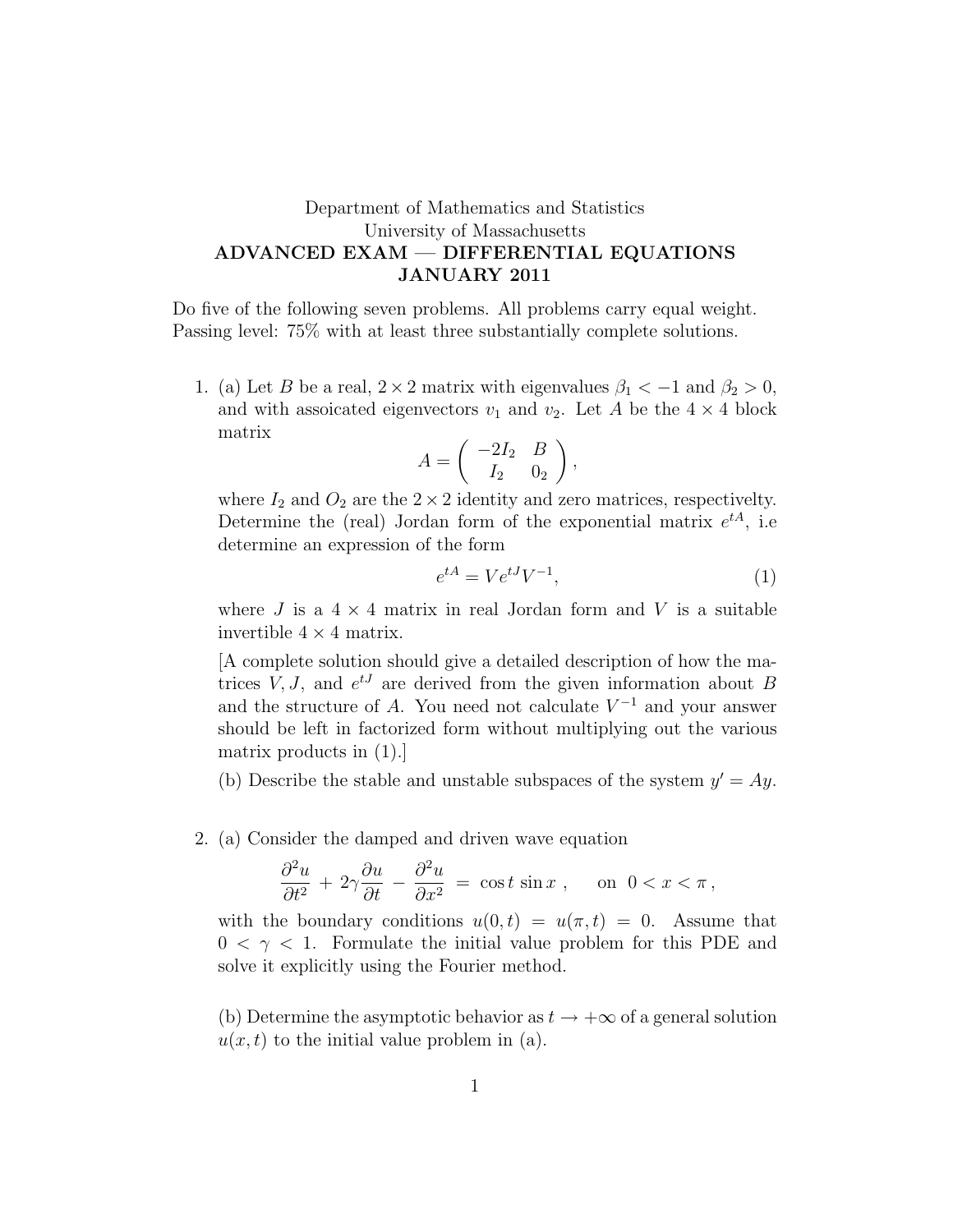3. Consider the system

$$
\frac{dx}{dt} = Ax + q(x),\tag{2}
$$

where A is a real  $n \times n$  matrix with distinct negative eigenvalues  $\lambda_i$  <  $\lambda_{i+1}$  for  $1 \leq i \leq n-1$ , and  $q : \mathbb{R}^n \to \mathbb{R}^n$  is a smooth, real-valued vector field satisfying an estimate of the form

$$
|q(x)| \le K |x|^2
$$

for all  $x \in \mathbb{R}^n$  and some positive constant  $K$ ;  $|x| = (\sum_{i=1}^n x_i^2)^{\frac{1}{2}}$ . Show that there exist  $r_o > 0$  and an invertible, real  $n \times n$  matrix V such that if  $0 < r \leq r_o$  the set

$$
\Sigma_r = \{ x = Vy : |y| \le r \}
$$

is a positively invariant set for  $(2)$ , i.e.  $x(0) \in \Sigma_r$  implies that  $x(t) \in \Sigma_r$ for all  $t \geq 0$ .

[Your discussion should determine a value of  $r_o$  in terms of K and various data obtained from the matrix A.]

4. Consider the nonlinear parabolic PDE,

$$
\frac{\partial u}{\partial t} = \frac{\partial^2 u}{\partial x^2} - f'(u) \qquad (-\infty < x < +\infty, \quad t > 0)
$$

where  $f(z)$  is a smooth convex function of  $z \in \mathbb{R}$  with  $f'(0) = 0$ . Prove the uniqueness of solutions to the initial value problem in the following sense:

If  $u_1(x, t)$  and  $u_2(x, t)$  are classical (sufficiently smooth) solutions that vanish (sufficiently rapidly) as  $x \to \pm \infty$ , and  $u_1(x, 0) \equiv u_2(x, 0)$  identically in x, then  $u_1(x,t) \equiv u_2(x,t)$  for all  $t > 0$ .

*Hint*: Use an "energy method" on the difference  $w = u_1 - u_2$ .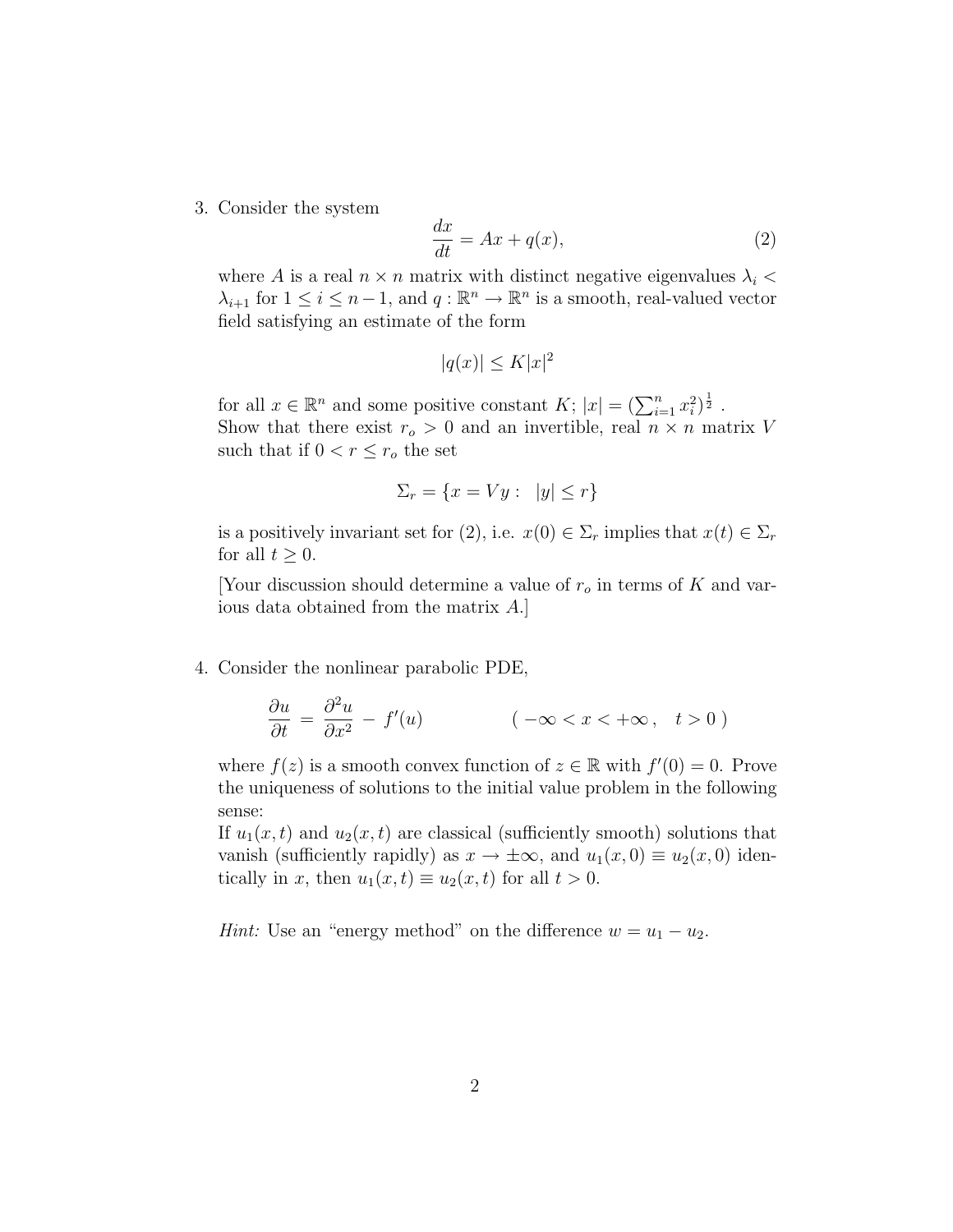5. Consider the planar system

$$
\begin{array}{rcl}\n\frac{dx}{dt} & = & \frac{4}{\pi} \arctan x - y \\
\frac{dy}{dt} & = & y - x^3.\n\end{array} \tag{3}
$$

(a) Determine all rest points and the local behavior of solutions in a small neighborhoods of each rest point.

(b) Determine whether the system admits any heteroclinic, homoclinic, or periodic solutions; give a proof of the existence of any of these solutions that do occur, and use this analysis to sketch the global phase portrait of (3).

6. (a) Define the Sobolev space  $H^1(\Omega)$ , for a bounded domain  $\Omega \subset \mathbb{R}^n$ with smooth boundary  $\partial\Omega$ . Show that if  $\alpha \neq 0$ , given any  $f \in L^2(\Omega)$ , there exists a unique weak solution  $u \in H^1(\Omega)$  to the elliptic boundary value problem

$$
-\Delta u + \alpha^2 u = f(x) \quad \text{in } \Omega, \qquad \frac{\partial u}{\partial N} = 0 \quad \text{on } \partial \Omega,
$$

where N denotes the outward unit normal on  $\Omega$ . (b) Explain how the boundary condition on  $\partial\Omega$  is incorporated in the weak formulation used in part (b).